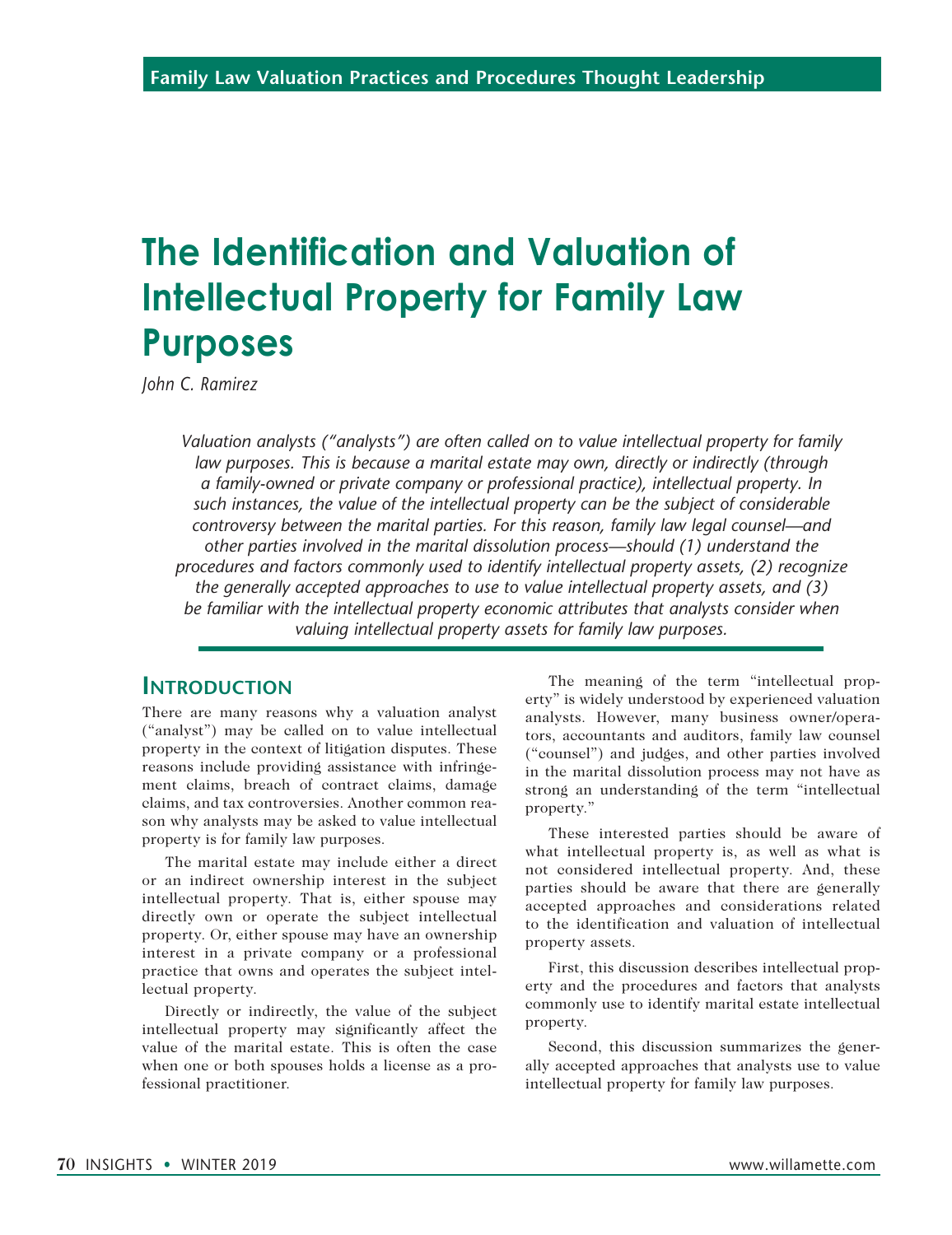Third, this discussion describes intellectual property economic attributes that analysts typically consider when valuing intellectual property within a family law context.

### **Intellectual Property**

There are four types of intellectual property: trademarks, patents, copyrights, and trade secrets. Each of these four types of intellectual property are legally created by and protected by a specific federal or state statute.

Each type of intellectual property is not an asset category that is separate from intangible assets. Rather, intellectual property is a specially recognized subset of intangible assets. Said another way, all intellectual properties are intangible assets, but not all intangible assets are intellectual property.

Intellectual property is a legal creation designed to reward innovation with market exclusivity. In the United States, intellectual property is typically registered under—and protected by—specific federal and state statues.

These statutes give the intellectual property owner specific legal rights regarding the commercial development and the economic exploitation of the subject intellectual property. These statutes also give the intellectual property owner the right to prevent other parties from commercializing the subject intellectual property.

The legal recognition and protection of intellectual property that is found in the United States is also common among many other industrialized countries.

According to *The Concept of Intellectual Property*:

Countries have laws to protect intellectual property for two main reasons. One is to give statutory expression to the moral and economic rights of creators in their creations and the rights of the public in access to those creations. The second is to promote, as a deliberate act of Government policy, creativity and the dissemination and application of its results and to encourage fair trading which would contribute to economic and social development.1

Intellectual property has all of the identificationrelated and valuation-related economic attributes of other general commercial intangible assets. That is, like general commercial intangible assets, there is a specific bundle of property rights associated with intellectual property. However, unlike general



commercial intangible assets, intellectual property enjoys special legal recognition and monopolistic protection.

Another important distinction between intellectual property and general commercial intangible assets relates to how the subject asset is created. Intellectual property is intentionally created by specific human intellectual capital activity. And, such creative activity can be attributed to the activity of specifically identified individuals.

On the other hand, general commercial intangible assets are typically created in the normal course of the subject business operations. These general commercial intangible assets may include, for example, supplier contracts and relationships, customer contracts and relationships, employee relations (as represented by a trained and assembled workforce), licenses and permits, business operating systems and procedures, company books, records, and manuals, leasehold interests, and so forth.

Such general commercial intangible assets are typically created over time in successful goingconcern business enterprises. That is, a distinction between intellectual property and general commercial intangible assets is the fact that business owner/ operators typically do not make a special effort to create general commercial intangible assets.

Rather, as mentioned, such general commercial intangible assets naturally develop during the dayto-day operations of the subject business enterprise.

## **The Four Categories of Intellectual Property**

There are four common categories of intellectual property. These categories, or types, of intellectual property are described below.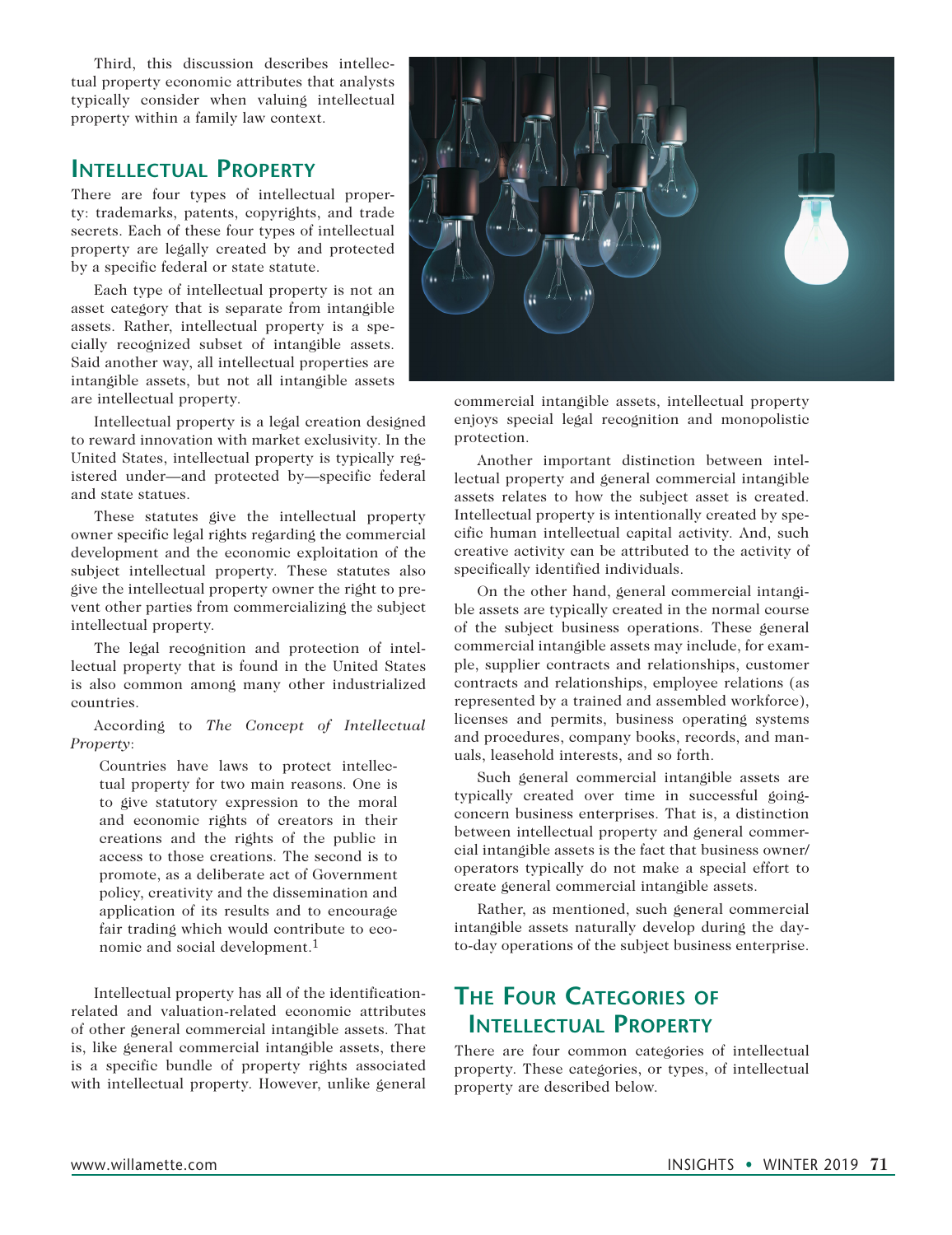#### **Trademarks and Trade Names**

A trademark includes any word, name, symbol, or device, or any combination, used, or intended to be used, in commerce to identify and distinguish the goods of one manufacturer or seller from goods manufactured or sold by others, and to indicate the source of the goods.

Generally, a trademark lets a consumer know that a good is produced by a specific producer (such as the "Apple" from Apple or the Nike "Swoosh"). A service mark is the same as a trademark, except that it identifies and distinguishes the source of a service rather than a product. The "Golden Arches" of McDonald's is an example of a well-known service mark.

The terms "trademark" and "mark" are commonly used to refer to both trademarks and service marks.

Trademark rights may be used to prevent others from using a confusingly similar mark, but not to prevent others from making the same goods or from selling the same goods or services under a clearly different mark. Trademarks may be registered with the United States Patent and Trademark Office. The Lanham Act protects trademarks and defines a trademark as "any word, name, symbol, or device, or any combination thereof."2

This category of intellectual property also includes trade dress.

#### **Patents**

A patent grants the patent holder the right to exclude others from making, using, or selling the patented invention or product for a specific duration of time. For example, a company that develops computer software will register a patent on each new program that it creates.

While the patent is in effect, no other computer software company can develop a software product using the patented program without permission of the patent owner. Once the patent expires, other computer software developers can produce identical software, generally in the form of generic programs.

Patents may be obtained for "any new and useful process, new machine, manufacture or composition of matter, or any new or useful improvement thereof."3

The patents category of intellectual property includes (1) the three kinds of patents—utility, design, and plant patents—and (2) the associated patent applications.

#### **Copyrights**

A copyright is an exclusive right to reproduce, publish, or sell an original work of authorship. Similar

to patents, the legal protection related to a copyright lasts for a limited period of time. An author of any original work owns a copyright on that original work the moment it is completed.

Typically, in order to have assurance of intellectual property legal protection, the author will register the copyright. Copyright law covers many forms of an author's expression, including books, movies, paintings, and songs.

Specifically, copyrights exist in "original works of authorship fixed in any tangible medium of expression, now known or later developed, from which they can be perceived, reproduced, or otherwise communicated, either directly or with the aid of a machine or device."4

The intellectual property category of copyrighted material includes musical and literary compositions, other works of art, and copyrights in computer software and engineering drawings.

#### **Trade Secrets or Know-How**

A trade secret can be any commercial information that has value due to the fact that it is kept confidential and is not publicly known. For intellectual property to qualify as a trade secret, the commercial information (1) is required to be kept secret from the public and (2) should provide a commercial advantage to the owner/operator of the business.

A trade secret is often a secret process, method, recipe, or formula for producing a certain product or service, such as the secret formula for Coca-Cola or the secret recipe for KFC fried chicken.

Specifically, a trade secret is "information, including a formula, pattern, compilation, program, device, method, technique, or process, that: (1) derives independent economic value, actual or potential, from not being generally known . . . and (2) is the subject of efforts that are reasonable under the circumstances to maintain its secrecy."5

The individual intellectual property in each of these four categories is generally similar in nature, feature, method of creation, and legal protection. Similar valuation approaches, methods, and procedures typically apply to the intellectual property in each of these four categories.

There are also legal distinctions between the various intellectual property categories. For example, there are specific legal rights related to the ownership of patents and copyrights. In the United States, a patent gives the grantee the right to exclude others from practicing the invention for a period of about 20 years.

In the United States, a copyright gives the intellectual property owner the exclusive right (1) to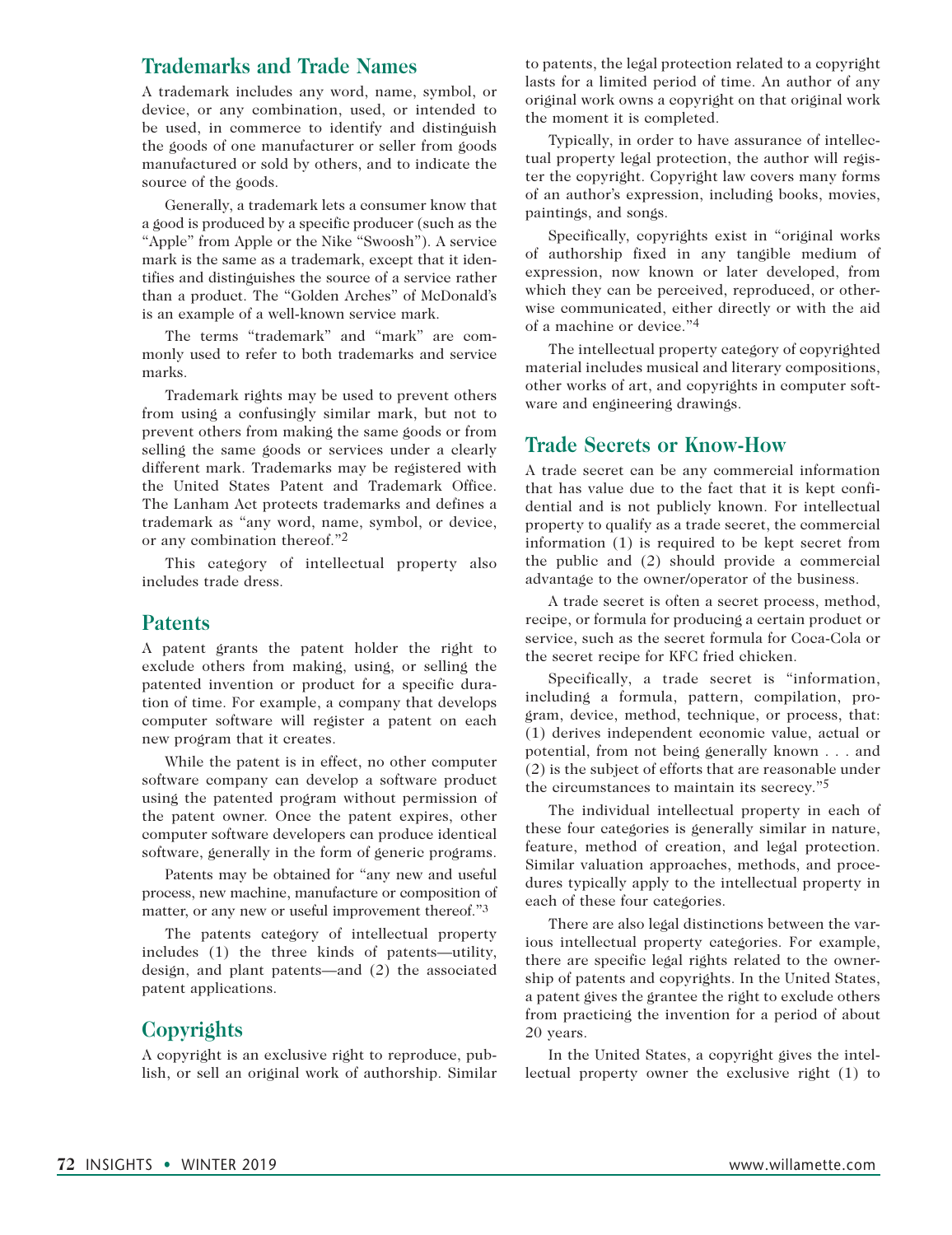reproduce, distribute, and perform the copyrighted work and (2) to create derivative works for the life of the author plus 70 years following the author's death.

A description of the additional specific legal rights of the various intellectual property categories is beyond the scope of this discussion. However, as illustrated above, each category of intellectual property assets has specific attributes that distinguish it from the other categories of intellectual property assets.

This distinction is important to make because it helps to identify intellectual property assets from the broader category of general commercial intangible assets within a marital dissolution context.

One characteristic of intellectual property is that it is transferable. That is, an ownership interest in the intellectual property should be able to be transferred from one party to another party. This statement does not indicate that the intellectual property must be transferred separately from any other asset. Rather, the intellectual property may be transferred with tangible assets or with other intangible assets.

## **The Identification of Intellectual Property**

For family law purposes, it is often important to distinguish between intellectual property and the broader category of general commercial intangible assets. This is because the marital estate may include either a direct or an indirect ownership interest in intellectual property that will be a part of the equitable distribution of the marital estate assets, as determined by the court.

Further, intellectual property may be more easily identified when it is owned directly by the marital estate, as opposed to when the intellectual property is combined with other commercial intangible assets in the operation of a family-owned business entity. This is because the existence (or ownership) of intellectual property may not be readily discernible from a company's financial statements.

Generally, only intellectual property that is acquired—as opposed to internally developed intellectual property—is required to be presented on a company's financial statements. And, the value of such an intellectual property may not be reflected in the company's current income or cash flow. This is because, for financial reporting purposes, most companies are not required to separately identify income that is derived from the ownership of specific intellectual property.

Despite the possible difficulties in identifying intellectual property within a marital estate, the analyst should be diligent to ensure that all of the marital-estate-owned intellectual property are identified. This is because the exclusion of a potentially significant marital asset (such as intellectual property) in a family law valuation could result in a material understatement of the equitable distribution of the marital estate.

## **Intellectual Property Valuation Approaches**

Once the marital estate intellectual property has been identified, the typical next step includes estimating the value of the intellectual property to assist in equitable distribution of the marital estate assets.

The generally accepted intellectual property valuation approaches include the market approach, the income approach, and the cost approach.

For counsel (and other parties involved in the marital dissolution process) that are unfamiliar with generally accepted intellectual property valuation approaches, the following brief explanations may by helpful.

■ Market approach—The market approach to valuing intellectual property is based on the related economic principles of competition and equilibrium.

 In the market approach, value is estimated by (1) analyzing similar intellectual property that has been recently sold or licensed, (2) comparing the similar or "guideline" intellectual property to the subject intellectual property, and (3) applying pricing metrics derived from the guideline intellectual property to the subject intellectual property financial/operating fundamentals.

 When applying the market approach, the level of comparability between the guideline intellectual property and the subject intellectual property, as well as the appropriate adjustments to account for any differences between the guideline intellectual property and the subject intellectual property, are important valuation variables.

Income approach—The income approach to valuing intellectual property is based on the economic principle of anticipation (also called the principle of expectation).

 In the income approach, value is estimated by analyzing the income and/or cash flow generated by the subject intellectual property owner/operator. The analysis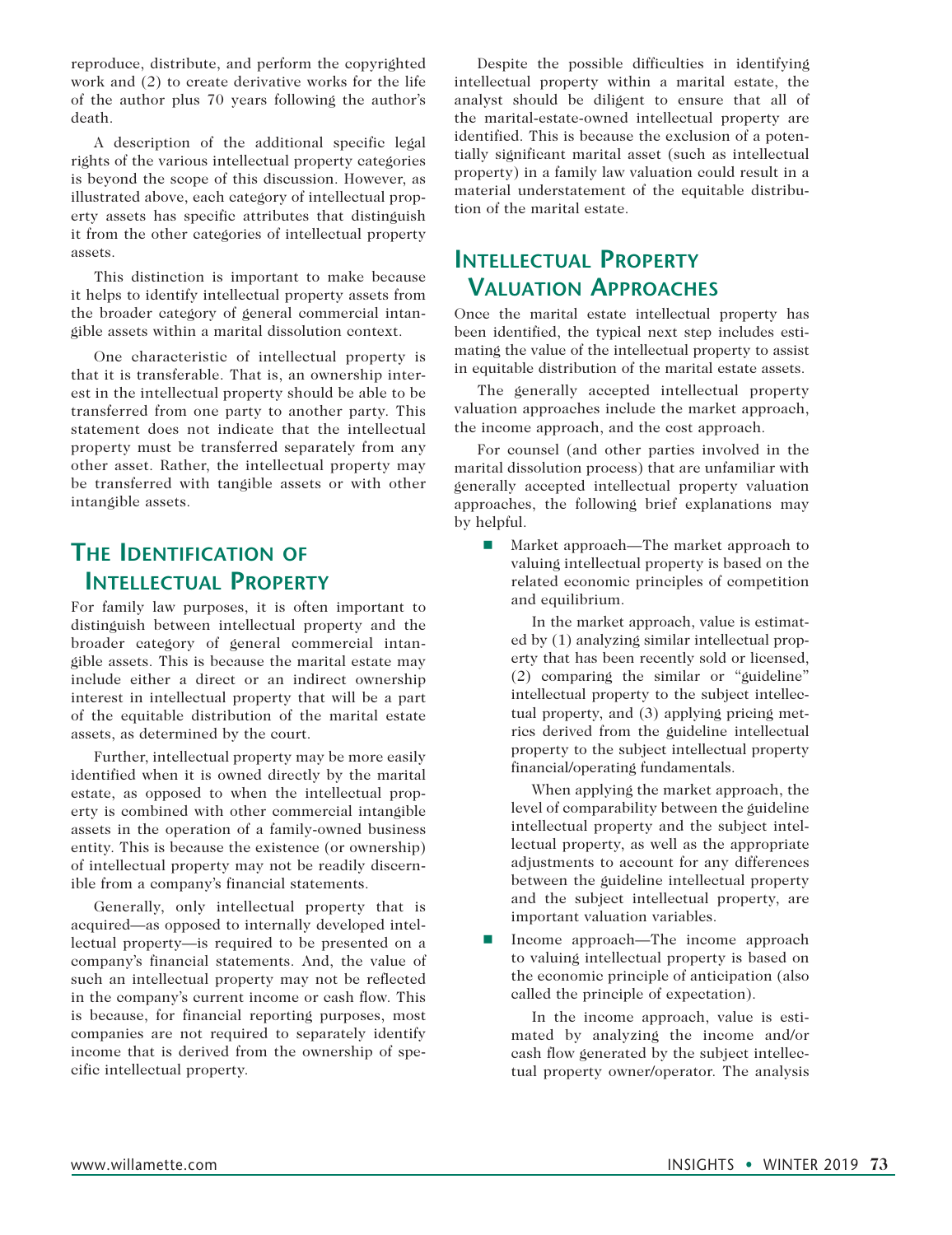**"[I]t is important for the analyst, . . . to thoroughly understand the effect that certain attributes can have on the subject intellectual property value."**

focuses on the present value of the expected income to be earned from the ownership/ operation of the subject intellectual property.

When applying the income approach, both (1) the accuracy and reliability of the projected income and/or cash flow and (2) the estimation of an appropriate discount rate, are important valuation variables.

Cost approach—The cost approach to valuing intellectual property is based on the economic principle of substitution.

 In the cost approach, value is estimated by analyzing the current, market-derived cost to replace or recreate the subject intellectual property with intellectual property of equal functionality and/or equal utility.

 When applying the cost approach, the reliability of the current, market-derived cost estimate and the estimation of the appropriate level of depreciation, including an allowance for any obsolescence, are important valuation variables.

The selection of intellectual property valuation approaches is typically based on the type or category of intellectual property, the availability of relevant data and information related to the intellectual property, and other facts and circumstances specific to the subject valuation analysis.

## **The Effect of Intellectual Property Attributes on Value**

In estimating the value of intellectual property, it is important for the analyst, as well as family law counsel, to thoroughly understand the effect that certain attributes can have on the subject intellectual property value.

This is because the specific economic attributes of intellectual property, which may not affect the value of general commercial intangible assets, can significantly affect the value of marital-estate-owned intellectual property (and, subsequently, the value of the marital estate to be equitably distributed to each spouse).

A subject intellectual property will typically possess all of the economic attributes that are common

to general commercial intangible assets. However, the intellectual property will also possess additional economic attributes that are not common to general commercial intangible assets, such as legal recognition and protection, for example.

This legal recognition and protection attribute is designed to have the dual effect of:

- 1. motivating and rewarding intellectual property innovators and creators and
- 2. protecting intellectual property owners and operators.

The legal attributes of intellectual property can affect the value of intellectual property in numerous ways, depending on the purpose and objective of the valuation assignment.

This discussion will focus on six generally accepted intellectual property legal attributes that may significantly affect the value of the marital estate intellectual property.

These generally accepted intellectual property legal attributes are as follows:

- 1. The legal life of the intellectual property asset
- 2. The opportunity to commercialize the intellectual property asset
- 3. The amount and quantity of market data regarding guideline intellectual property asset transactions
- 4. The generally greater royalty rates earned on intellectual property assets compared to other general commercial intangible assets
- 5. The quantity of judicial precedent relating to the intellectual property asset
- 6. The passive value of the intellectual property asset

First, most intellectual property has a specified legal life. This legal life measurement is an integral component of the intellectual property economic analysis. This is because the legal life may influence the analyst's estimation of the remaining useful life ("RUL") of the intellectual property.

The intellectual property RUL estimation will influence:

- 1. the valuation methods that the analyst uses to analyze the subject intellectual property and
- 2. the type and amount of data and information required for the intellectual property valuation analysis.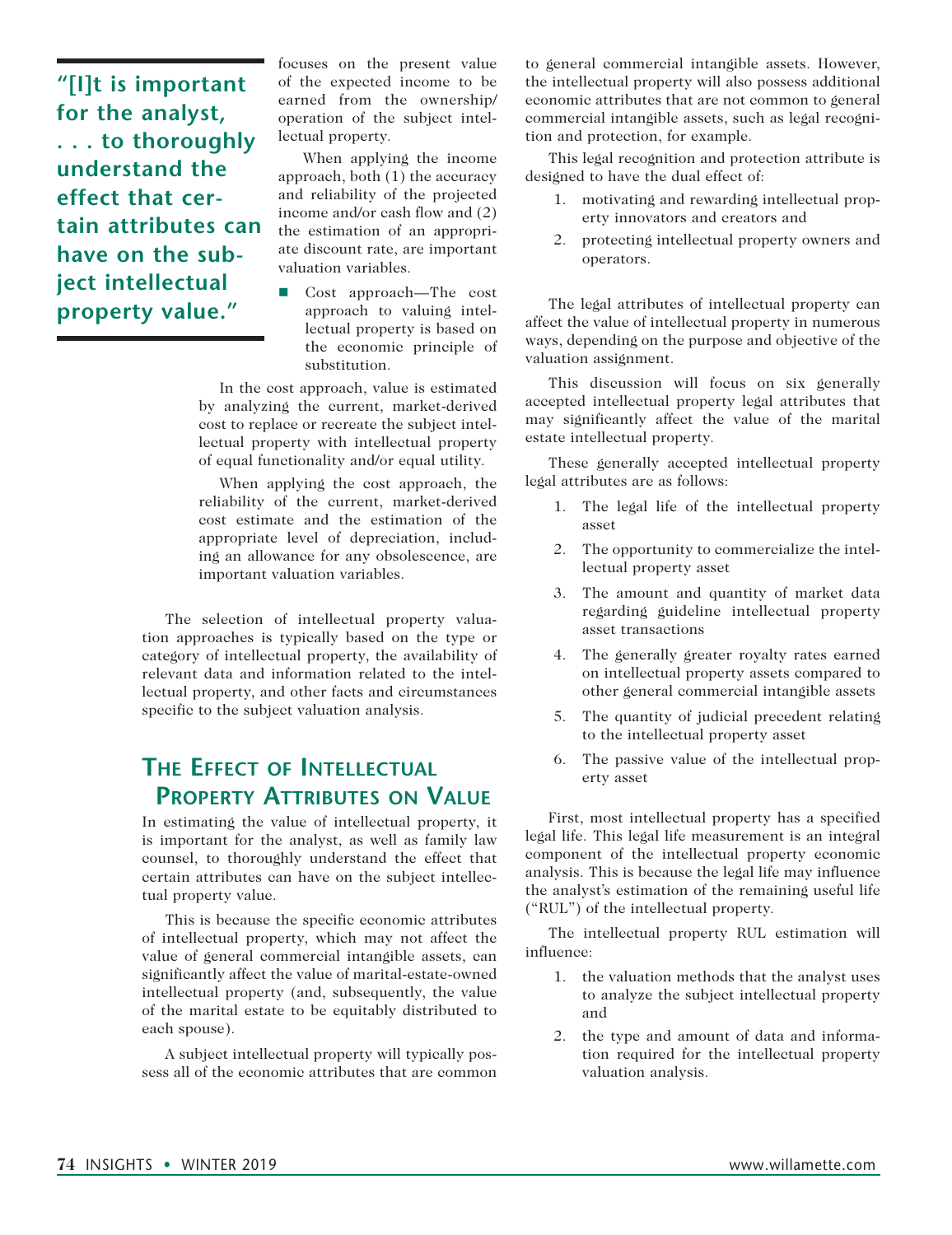Second, because of the special legal recognition and protection afforded to intellectual property, intellectual property owners generally have more commercialization opportunities. This is particularly true compared to the owners of general commercial intangible assets.

For example, intellectual property owners often enter into license, joint venture, or other exploitation and development agreements. These agreements allow the intellectual property owners to enjoy the economic benefits of commercializing the subject intellectual property separate and apart from their other business interests.

External commercialization opportunities can include licensing the use of and/or the development rights for the intellectual property:

- 1. through geographic expansion into new territories,
- 2. through industry expansion into new industries, and/or
- 3. through product expansion into new products.

In other words, the owner and the operator of an intellectual property can be (and often are) two different parties. Conversely, these external commercialization opportunities are typically not available to the owners of general commercial intangible assets.

For example, the owners of a favorable supplier contract, an ongoing customer relationship, or a trained and assembled workforce generally may derive the economic benefits from these intangible assets by commercializing them only within their own business operations (i.e., the owner and the operator of a general commercial intangible asset are typically the same party).

These external commercialization opportunities also provide guideline, objective market-based data with regard to the value of various intellectual property assets, which can assist the analyst and counsel in considering the market approach when estimating the value of the family law intellectual property assets.

Therefore, and with regard to the third generally accepted legal intellectual property attribute, there are more transactional data available for valuation or other economic analysis regarding intellectual properties as compared with other general commercial intangible assets.

That is, because there are more reported intellectual property sale/license transactions, there is more data available regarding the sale, license, or other external commercialization of intellectual property.

There are more reported sale or license transactions because intellectual property owners are more confident about entering into external commercialization transactions than are general commercial intangible asset owners. This is because parties to a transaction know that their legal and economic interests are more likely to be protected by the laws associated with their particular intellectual property asset.

Fourth, an intellectual property asset generally enjoys higher royalty rates and higher market value pricing multiples than do general commercial intangible assets. That is, an intellectual property asset will commonly trade (i.e., be licensed or sold) at higher prices than general commercial intangible assets.

This is because intellectual property buyers and licensees are willing to pay more for an intellectual property due to the protection and reduced risk afforded to them by intellectual property laws.

Fifth, there is substantially more judicial precedent regarding intellectual property than there is regarding general commercial intangible assets. This judicial precedent attribute itself has three implications:

1. There is greater judicially determined definitions of certain intellectual property than of general commercial intangible assets. For example, due to infringement and other litigation, courts have defined to some extent what a trade name is and what a trade secret is. Analysts can generally rely on these definitions in the identification and valuation of intellectual property.

 There is much less published precedent regarding general commercial intangible assets such as supplier relationships, customer relationships, business operating systems and procedures, or intangible value in the nature of goodwill. Therefore, there is somewhat less definition (at least, judicial definition) as to what constitutes these general commercial intangible assets.

2. With respect to certain intellectual property, there have been more judicial decisions regarding (a) appropriate (and inappropriate) valuation methodologies, (b) reasonable ranges of royalty rates, and (c) reasonable profit margins than of general commercial intangible assets.

 Again, judicial precedent may provide valuable guidance to the analyst and counsel when analyzing the family-owned intellectual property. This is not to suggest that analysts should naively apply valuation